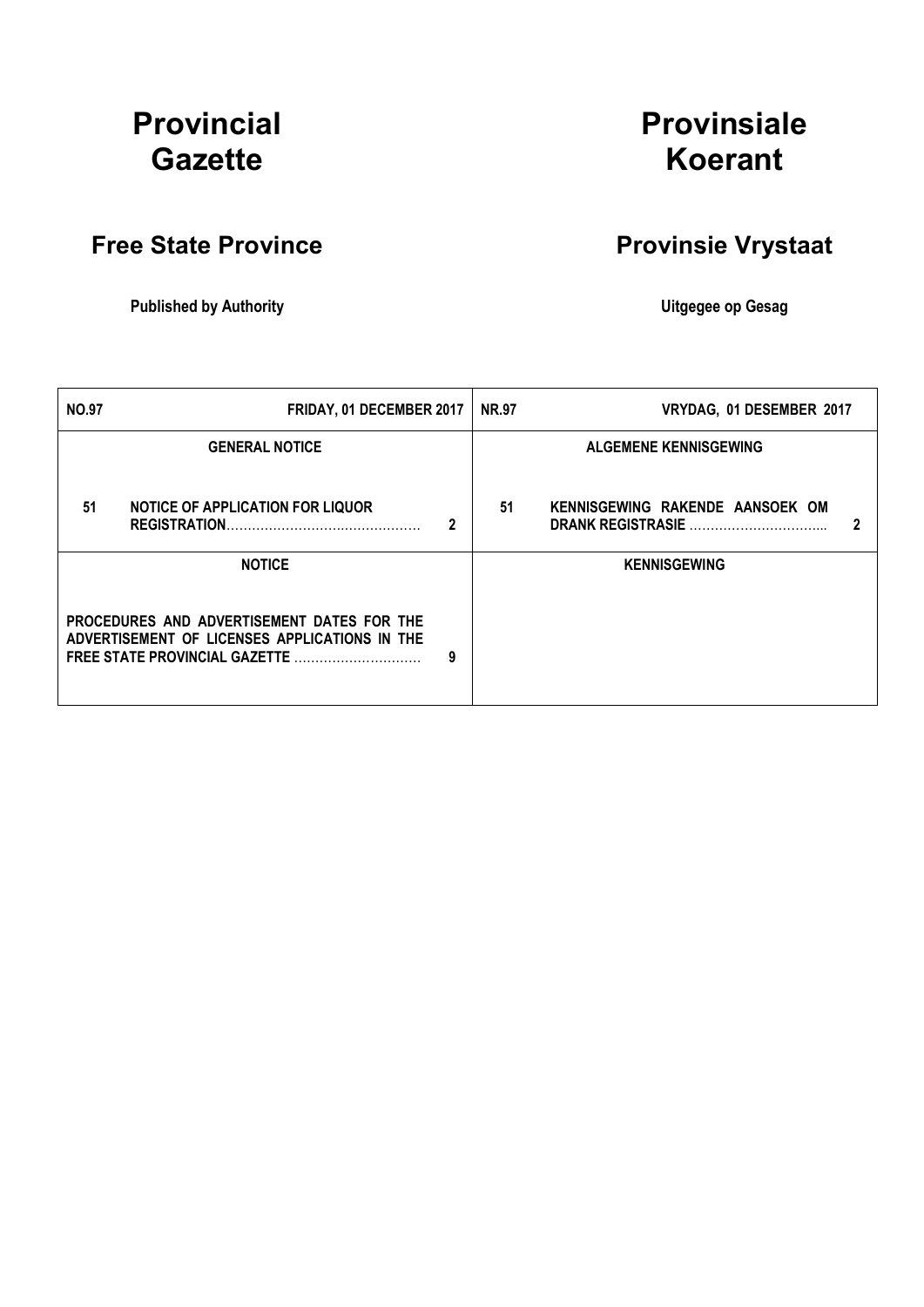#### GENERAL NOTICE  $\overline{\phantom{a}}$

#### GENERAL NOTICE NO. 51 OF 2017

#### LIQUOR ACT, NO. 6 OF 2010

#### NOTICE OF APPLICATION FOR LIQUOR REGISTRATION

Notice is hereby given that each of the applicants mentioned in the Schedule hereunder intends to lodge an application for liquor registration on the first Friday of this month.

Any person may, within 21 days from date of publication of this notice, lodge in terms of section 33 of the Free State Gambling and Liquor Act, 2010, an objection in writing to the Free State Gambling and Liquor Authority (*addresses set out hereunder*). The objection must clearly indicate the full names, identity number, residential address, postal address and telephone number, if any, and where applicable, its registration number and address of its office, of the objector. The objection must also identify the application to which it relates and may be inspected at relevant designated offices of the Authority in which area the premises to which the application relates are situated. The addresses of the Authority are set out hereunder.

#### DESIGNATION OF OFFICES FOR SUBMISSION OF APPLICATION RELATING TO LIQUOR REGISTRATION

#### **SCHEDULE**

| Gambling and Liquor Authority Head Office and District Offices |                                                                                                |                                                                                |
|----------------------------------------------------------------|------------------------------------------------------------------------------------------------|--------------------------------------------------------------------------------|
| <b>Head Office</b>                                             | <b>Address Specifications</b>                                                                  | <b>Contact Persons</b>                                                         |
| <b>MOTHEO</b>                                                  | 111 Zastron Street<br>Westdene<br>Bloemfontein<br>9300                                         | 051 404 3033 / 302<br>Abram Claasen<br>079 506 0272                            |
| <b>LEJWELEPUTSWA</b>                                           | Reinette Building<br>Unit 31st Floor<br><b>Reinette Street</b><br><b>CBD</b><br>Welkom<br>9463 | Mpho Ramoliki<br>083 698 7319<br>or<br>Tumi Selekoe:<br>057 492 0001           |
| <b>XHARIEP</b>                                                 | 19 Van Rhiebeeck Street<br>Trompsburg<br>9913                                                  | Mphakiseng Moloi:<br>083 664 9675<br>or<br>Pontsho Sethuntsha:<br>078 731 0159 |
| <b>FEZILE DABI</b>                                             | 323 Luyt Street<br>Parys<br>(known as Parys<br>Commando)<br>9585                               | Bonakela Nzunga<br>082 256 5926                                                |
| <b>THABO</b><br><b>MOFUTSANYANE</b>                            | 5 Baartman Street<br>Office no. 2<br><b>Bethlehem</b><br>9701                                  | Peter Moleko<br>078 309 4178<br>o٢<br>Siphiwe Cingo:<br>082 714 1777           |

The under-mentioned figures used in brackets in the Schedule, have the following meanings:

- (1) Municipality in which the premises are situated
- (2) Full name, street and postal address of applicant.
- $(3)$  Kind of license applied for.<br> $(4)$  Kind of liquor to be sold.
- Kind of liquor to be sold.
- $(5)$  Name under which business is to be conducted and full address of premises.
- (6) The name of, nature of and distance to institutions of learning, similar registered premises and places of worship within 500m from the premises

#### ALGEMENE KENNISGEWING  $\overline{\phantom{a}}$

#### ALGEMENE KENNISGEWING NR. 51 VAN 2017

#### DRANKWET NO. 6 VAN 2010

#### KENNISGEWING RAKENDE AANSOEK OM DRANKREGISTRASIE

Kennis word hierby gegee dat elk van die aansoekers in die Bylae hieronder vermeld beoog om 'n aansoek in te dien vir drankregistrasie op die eerste Vrydag vandeesmaand.

Enige persoon kan, binne 21 dae vanaf die datum van publikasie van hierdie kennisgewing, 'n skriftelike beswaar indien by die Vrystaatse Dobbel- en Drankowerheid (*adresse soos hieronder uiteengesit).* Die beswaar moet duidelik die volle name, identiteitsnommer, woonadres, posadres en telefoonnommer, indien enige, aandui, en waar van toepassing, die registrasienommer en adres van die kantoor, van die beswaarmaker. Die beswaar moet ook die aansoek identifiseer waarteen dit gerig is en dit lê ook ter insae by die toepaslike aangewese kantore van die Owerheid in wie se area die perseel wat met die aansoek verband hou geleë is. Die adresse van die Owerheid word hieronder uiteengesit.

#### AANWYSING VAN KANTORE VIR DIE INDIENING VAN AANSOEKE IN VERBAND MET DRANKREGISTRASIE

#### BYLAE

| Dobbel en Drankowerheid Hoofkantoor en Distrikskantore |  |
|--------------------------------------------------------|--|
|--------------------------------------------------------|--|

| <b>Hoof Kantoor</b>                 | <b>Adres Spesifikasies</b>                                                          | Kontak Persone                                                                 |
|-------------------------------------|-------------------------------------------------------------------------------------|--------------------------------------------------------------------------------|
| <b>MOTHEO</b>                       | <b>Zastronstraat 111</b><br>Westdene<br>Bloemfontein<br>9300                        | 051 404 3033/302<br>Abram Claasen<br>079 506 0272                              |
| <b>LEJWELEPUTSWA</b>                | Reinette Gebou<br>Unit 31ste Vloer<br>Reinettestraat<br>Middestad<br>Welkom<br>9463 | Mpho Ramoliki<br>083 698 7319<br>οf<br>Tumi Selekoe:<br>057 492 0001           |
| <b>XHARIEP</b>                      | Van Rhiebeeckstraat 19<br>Trompsburg<br>9913                                        | Mphakiseng Moloi:<br>083 664 9675<br>οf<br>Pontsho Sethuntsha:<br>078 731 0159 |
| <b>FEZILE DABI</b>                  | Luytstraat 323<br>Parys<br>(bekend as Parys<br>Kommando)<br>9585                    | Bonakela Nzunga<br>082 256 5926                                                |
| <b>THABO</b><br><b>MOFUTSANYANE</b> | Baartmanstraat 5<br>Kantoor no. 2<br><b>Bethlehem</b><br>9701                       | Peter Moleko<br>078 309 4178<br>οf<br>Siphiwe Cingo:<br>082 714 1777           |

Onderstaande syfers, wat tussen hakies in die Bylae gebruik word, het die volgende betekenisse:

- (1) Munisipaliteit waarin die perseel geleë is
- (2) Vollededige naam, straat- en posadres van aansoeker.
- (3) Soort lisensie waarvoor aansoek gedoen word.
- (4) Soort drank wat verkoop sal word.
- (5) Naam waaronder besigheid gedoen sal word en volledige adres van perseel.
- (6) Die naam van, die aard en afstand tot onderwysinrigtings, soortgelyke geregistreerde persele en plekke van aanbidding binne 50m vanaf die perseel.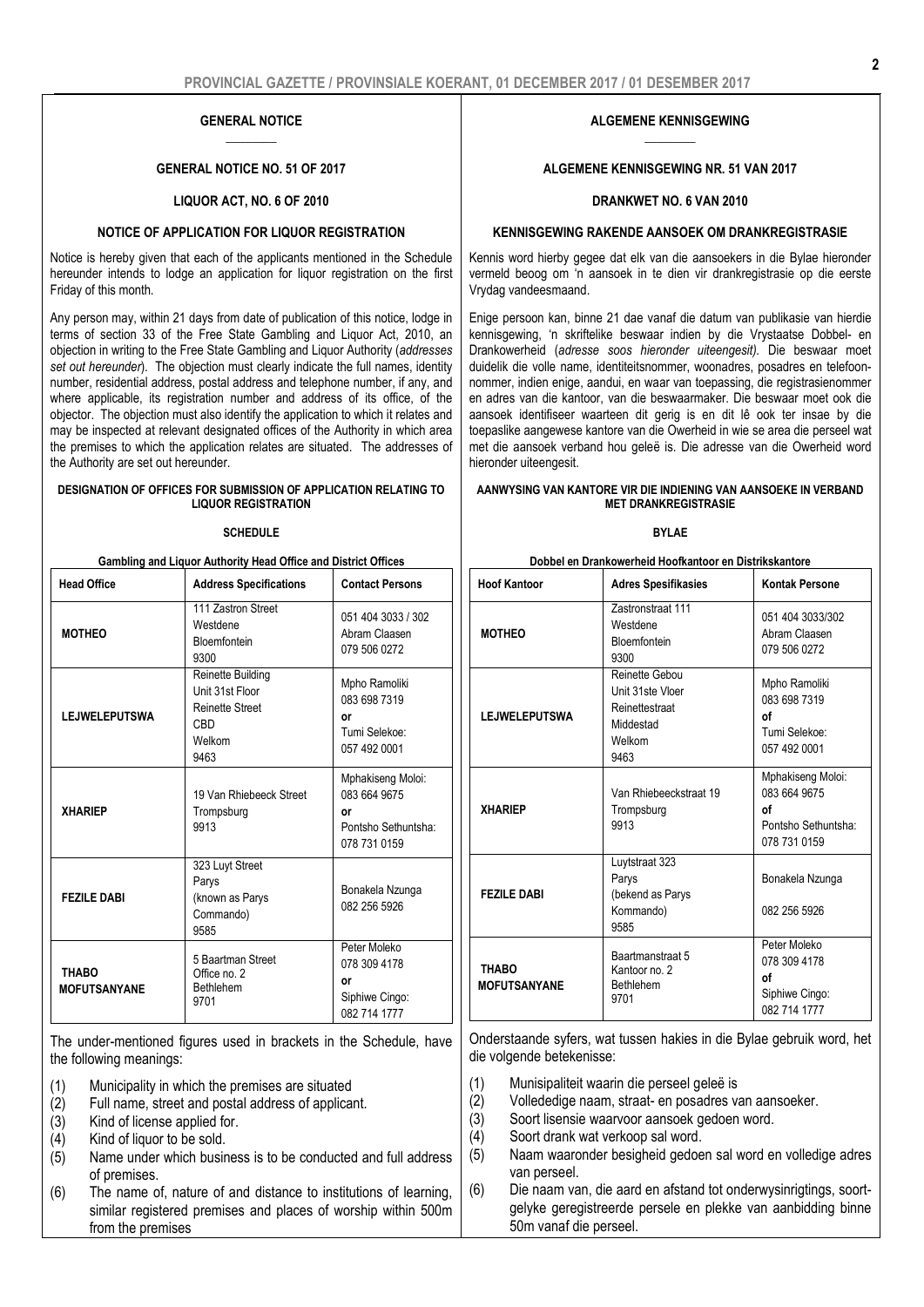|                                  | <b>VRYSTAAT</b>                                                                                                                                                                                                                                                                                                                                                                                                                               | <b>FREE STATE</b>                                                                                                                                                                                                                                                                                                                                                                                                                                                                                             |
|----------------------------------|-----------------------------------------------------------------------------------------------------------------------------------------------------------------------------------------------------------------------------------------------------------------------------------------------------------------------------------------------------------------------------------------------------------------------------------------------|---------------------------------------------------------------------------------------------------------------------------------------------------------------------------------------------------------------------------------------------------------------------------------------------------------------------------------------------------------------------------------------------------------------------------------------------------------------------------------------------------------------|
|                                  | <b>DISTRICT: MOTHEO</b>                                                                                                                                                                                                                                                                                                                                                                                                                       | <b>DISTRICT: MOTHEO</b>                                                                                                                                                                                                                                                                                                                                                                                                                                                                                       |
| 1.<br>2.<br>3.<br>4.<br>5.<br>1. | <b>MANGAUNG METROPOLITAN MUNICIPALITY</b><br>RAMAPE ELIA MCHOGO<br>29508 CHRIS HANI, MANGAUNG, 9307<br>ID NO: 640408 5790 085<br>LIQUOR STORE REGISTRATION CERTIFICATE<br>ALL KINDS OF LIQUOR<br><b>TANKENG BOTTLE STORE</b><br>29508 CHRIS HANI, MANGAUNG, 9307<br>VALLEY BOTTLE STORE -20M<br>BOTLEHADI PRIMARY SCHOOL - 10M<br>MAPHIRI BOTTLE STORE - 20M                                                                                  | <b>MANGAUNG METROPOLITAN MUNICIPALITY</b><br>1.<br>2.<br>SENAKGOMO DAVID TILO<br>113 TALA, THABA-NCHU, 9780<br>ID NO: 610901 5878 088<br><b>TAVERN REGISTRATION CERTIFICATE</b><br>3.<br>4.<br>ALL KINDS OF LIQUOR<br><b>KUBUNG TAVERN</b><br>5.<br>113 TALA, THABA-NCHU, 9780<br>6.<br><b>NONE</b>                                                                                                                                                                                                           |
|                                  | <b>DISTRICT: FEZILE DABI</b>                                                                                                                                                                                                                                                                                                                                                                                                                  | <b>DISTRICT: MOTHEO</b>                                                                                                                                                                                                                                                                                                                                                                                                                                                                                       |
| 1.<br>2.<br>3.<br>4.<br>5.<br>6. | <b>METSIMAHOLO LOCAL MUNICIPALITY</b><br>DEMSA STAAL CC<br>FICHARDT STREET, OFFICE 1B<br>FICHARDT PLEIN, SASOLBURG<br>REG NO: 2000/066879/23<br>LIQUOR STORE REGISTRATION CERTIFICATE<br>ALL KINDS OF LIQUOR<br>DIE GRASDAK DRANKWINKEL<br>GROENWOUDT CENTRE, SHOP 1, PORTION 7 OF ERF<br>25164, EXT. 32, DROMMEDARIS AND PRINSLOO STREETS,<br>SASOLBURG<br><b>NONE</b>                                                                       | <b>MANGAUNG METROPOLITAN MUNICIPALITY</b><br>1.<br>2.<br>RAINBOW LOLLIES BLOEMFONTEIN PTY (LTD)<br>UNITS 3, 4 & 5 CAPITAL PARK<br>8 LESSING AVENUE, ESTOIRE, 9323<br>REG NO. 2013/168972/07<br>3.<br>MICRO MANUFACTURE OF LIQUOR<br>4.<br>ALL KINDS OF LIQUOR<br>5.<br><b>RAINBOW LOLLIES</b><br>UNITS 3, 4 & 5 CAPITAL PARK<br>8 LESSING AVENUE, ESTOIRE, 9323<br><b>NONE</b><br>6.                                                                                                                          |
|                                  | <b>DISTRICT: MOTHEO</b>                                                                                                                                                                                                                                                                                                                                                                                                                       | <b>DISTRICT: LEJWELEPUTSWA</b>                                                                                                                                                                                                                                                                                                                                                                                                                                                                                |
| 1.                               |                                                                                                                                                                                                                                                                                                                                                                                                                                               |                                                                                                                                                                                                                                                                                                                                                                                                                                                                                                               |
| 2.<br>3.<br>4.<br>5.<br>6.       | <b>MANGAUNG METROPOLITAN MUNICIPALITY</b><br>LUSH WILLOW EVENTS AND CATERING (PTY) LTD<br>SHOP U33 A-C 1ST FLOOR, MIMOSA MALL,<br>KELLNER STREET, BLOEMFONTEIN<br>REG NO. 2017/194432/074<br>TAVERN REGISTRATION CERTIFICATE<br>ALL KINDS OF LIQUOR<br><b>IEWERS NICE MIMOSA</b><br>SHOP U33 A-C 1ST FLOOR, MIMOSA MALL,<br>KELLNER STREET, BLOEMFONTEIN<br>EURO CAFE - 20M<br>ALABAMA SPUR - 100M<br><b>WIMPY - 200M</b><br>MUGG & BEAN 200M | <b>MASILONYANA LOCAL MUNICIPALITY</b><br>$1_{\cdot}$<br>2.<br>NTSOKOLO PETROS MAYO<br>11714 MOKOBE STREET, BLOEMANDA, BLOEMFONTEIN<br>9323, ID NO: 650207 5384 080<br>REMOVAL OF TAVERN REGISTRATION CERTIFICATE<br>3.<br>ALL KINDS OF LIQUOR<br>4.<br><b>MAYO AND SONS EATING HOUSE</b><br>5.<br>549 NCAZELA STREET, MARANATHA, BRANDFORT, 9400<br>EMIS TAVERN REGISTRATION - 60 M<br>6.<br>PHUTHAS BY NIGHT-150M<br>LEMIS TAVERN - 32M<br>MALOTLE PRIMARY SCHOOL - 280M<br>TSHOARANANG DAY CARE CENTRE-230M |
|                                  | <b>DISTRICT: LEJWELEPUTSWA</b>                                                                                                                                                                                                                                                                                                                                                                                                                | <b>DISTRICT: MOTHEO</b>                                                                                                                                                                                                                                                                                                                                                                                                                                                                                       |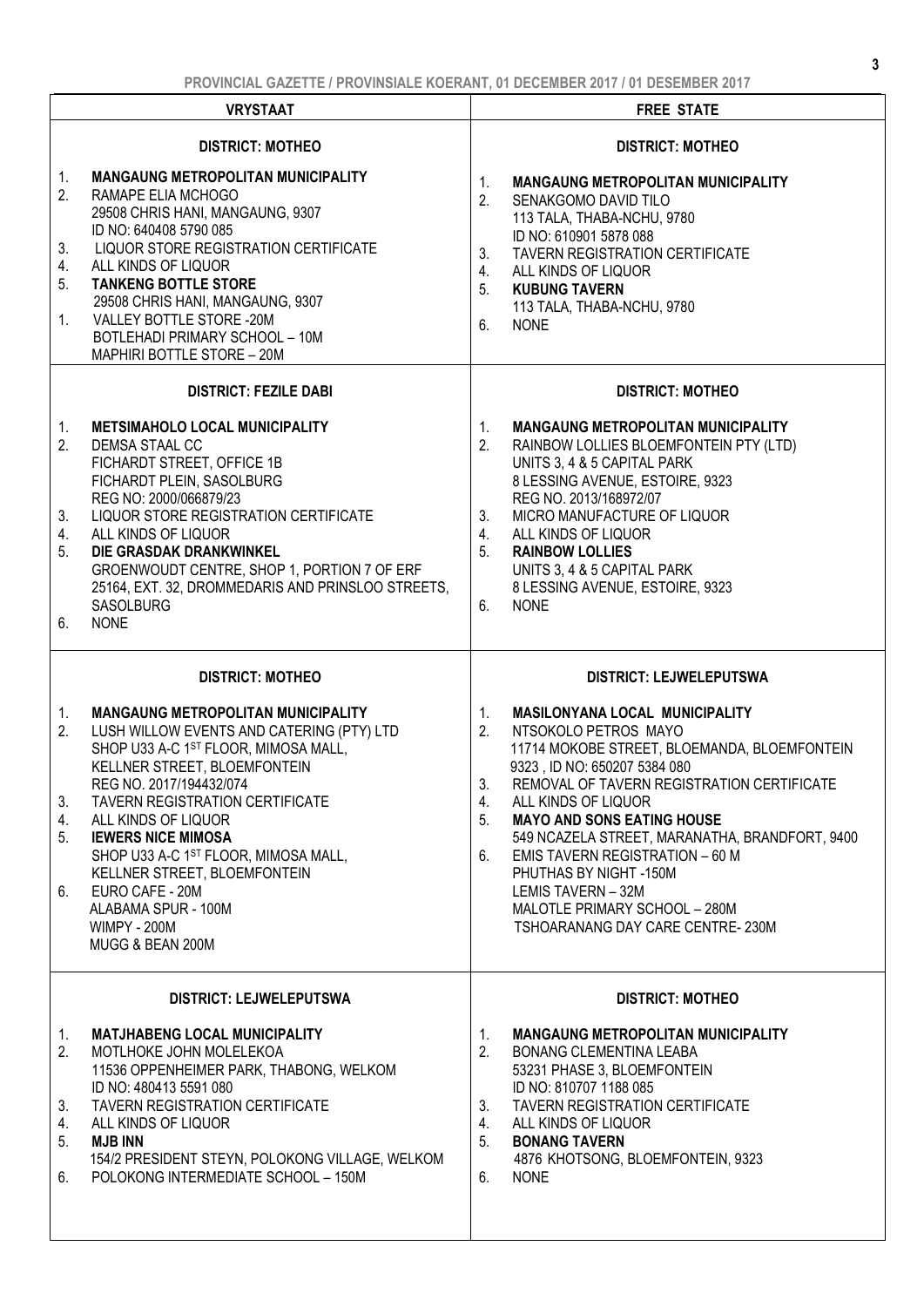|                                  | <b>VRYSTAAT</b>                                                                                                                                                                                                                                                      | <b>FREE STATE</b>                                                                                                                                                                                                                                                                                                                                                              |
|----------------------------------|----------------------------------------------------------------------------------------------------------------------------------------------------------------------------------------------------------------------------------------------------------------------|--------------------------------------------------------------------------------------------------------------------------------------------------------------------------------------------------------------------------------------------------------------------------------------------------------------------------------------------------------------------------------|
|                                  | <b>DISTRICT: LEJWELEPUTSWA</b>                                                                                                                                                                                                                                       | <b>DISTRICT: LEJWELEPUTSWA</b>                                                                                                                                                                                                                                                                                                                                                 |
| 1.<br>2.                         | <b>MATJHABENG LOCAL MUNICIPALITY</b><br>KRAP-KRAP,<br>209 KOPPIE ALLEEN DOORN, WELKOM, 9459<br>REG NO: 2010/041292/23                                                                                                                                                | 1.<br><b>TSWELOPELE LOCAL MUNICIPALITY</b><br>2.<br><b>MOLELEKI THABANG ELIAS</b><br>7222 PHAHAMENG, BULTFONTEIN, 9670<br>ID NO: 711107 5616 084                                                                                                                                                                                                                               |
| 3.<br>4.<br>5.                   | LIQUOR STORE REGISTRATION CERTIFICATE<br>ALL KINDS OF LIQUOR<br><b>KRAP-KRAP</b>                                                                                                                                                                                     | 3.<br><b>TAVERN REGISTRATION CERTIFICATE</b><br>4.<br>ALL KINDS OF LIQUOR<br>5.<br><b>LEKSI TAVERN</b>                                                                                                                                                                                                                                                                         |
| 6.                               | 2 MELCK STREET, CIVIC CENTER, WELKOM, 9459<br><b>NONE</b>                                                                                                                                                                                                            | 7222 PHAHAMENG, BULTFONTEIN, 9670<br>6.<br><b>NONE</b>                                                                                                                                                                                                                                                                                                                         |
|                                  | DISTRICT:: LEJWELEPUTSWA                                                                                                                                                                                                                                             | <b>DISTRICT: MOTHEO</b>                                                                                                                                                                                                                                                                                                                                                        |
| 1.<br>2.                         | <b>TSWELOPELE LOCAL MUNICIPALITY</b><br>MOLELEKI THABANG ELIAS<br>7222 PHAHAMENG, BULTFONTEIN, 9670<br>ID NO: 711107 5616 084                                                                                                                                        | <b>MANGAUNG METROPOLITAN MUNICIPALITY</b><br>1.<br>2.<br>CORNELIA SUSANNA POTGIETER<br>219 PRES PAUL KRUGER, UNIVERSITAS<br>ID NO: 66052 90186 089                                                                                                                                                                                                                             |
| 3.<br>4.<br>5.                   | BOTTLE STORE REGISTRATION CERTIFICATE<br>ALL KINDS OF LIQUOR<br><b>LEKSI BOTTLE STORE</b>                                                                                                                                                                            | LIQUOR STORE REGISTRATION CERTIFICATE<br>3.<br>ALL KINDS OF LIQUOR<br>4.<br><b>AFRICAN FOOTPRINTS LODGE</b><br>5.                                                                                                                                                                                                                                                              |
| 6.                               | 7222 PHAHAMENG, BULTFONTEIN, 9670<br><b>NONE</b>                                                                                                                                                                                                                     | 219 PRES PAUL KRUGER, UNIVERSITAS<br>6.<br>TJOKKIES PRIMARY SCHOOL- 500M                                                                                                                                                                                                                                                                                                       |
|                                  |                                                                                                                                                                                                                                                                      |                                                                                                                                                                                                                                                                                                                                                                                |
|                                  | <b>DISTRICT: THABO MOFUTSANYANA</b>                                                                                                                                                                                                                                  | <b>DISTRICT: THABO MOFUTSANYANA</b>                                                                                                                                                                                                                                                                                                                                            |
| 1.<br>2.                         | MALUTI-A-PHOFUNG LOCAL MUNICIPALITY<br><b>MOTAUNG DISEBO MARIA</b><br>113 MOLAPO MAKOANE, WITSIESHOEK, 9872<br>ID NO: 610616 0783 089<br>REG NO: 2017/450339/07                                                                                                      | 1.<br>NKETOANA LOCAL MUNICIPALITY<br>2.<br>AFDT EIENDOMME (PTY) LTD<br>1 DU PLESSIS STREET, PETRUS STEYN, 9640<br>PO BOX 28, ORANJEVILLE, 1995<br>REG NO: 2016/334524/07                                                                                                                                                                                                       |
| 3.<br>4.                         | <b>TAVERN REGISTRATION CERTIFICATE</b><br>ALL KINDS OF LIQUOR                                                                                                                                                                                                        | 3.<br>LIQUOR STORE REGISTRATION CERTIFICATE<br>4.<br>ALL KINDS OF LIQUOR                                                                                                                                                                                                                                                                                                       |
| 5.<br>6.                         | <b>KOETE TAVERN (PTY) LTD</b><br>113 MOLAPO MAKOANE, WITSIESHOEK, 9872<br><b>NONE</b>                                                                                                                                                                                | 5.<br>OK LIQUOR PETRUS STEYN<br>ERF NO. 381, DU PLESSIS STREET, PETRUS STEYN, 9640<br>JA MALHERBE PRIMARY SCHOOL - 200M<br>6.<br>KWETLISONG HIGH SCHOOL - 300M                                                                                                                                                                                                                 |
|                                  | <b>DISTRICT: MOTHEO</b>                                                                                                                                                                                                                                              | <b>DISTRICT: LEJWELEPUTSWA</b>                                                                                                                                                                                                                                                                                                                                                 |
| 1.<br>2.<br>3.<br>4.<br>5.<br>6. | <b>MANGAUNG METROPOLITAN MUNICIPALITY</b><br><b>TEBOGO NKOANA</b><br>PO BOX 1350, THABA NCHU<br>ID NO: 600120 5959 085<br>LIQUOR STORE REGISTRATION CERTIFICATE<br>ALL KINDS OF LIQUOR<br><b>NKOANA LIQUOR</b><br>6537 B MOKOENA LOCATION, THABA NCHU<br><b>NONE</b> | SONELLE DU PREEZ<br>1.<br>48 MARK STREET, ODENDAALSRUS<br>48 MARK STREET, ODENDAALSRUS<br>ID NO: 731017 0023 085<br>PERMANENT REMOVAL OF SPECIAL LICENSE( EATING<br>2.<br><b>HOUSE) CERTIFICATE</b><br>ALL KINDS OF LIQUOR<br>3.<br>ERF 57, 48 MARK STREET, ODENDAALSRUS, MATJHABENG<br>4.<br>5.<br><b>BUDDU'S / MO-FIRE,</b><br>SHOP NO. 1, 60 PRESIDENT STREET, ODENDAALSRUS |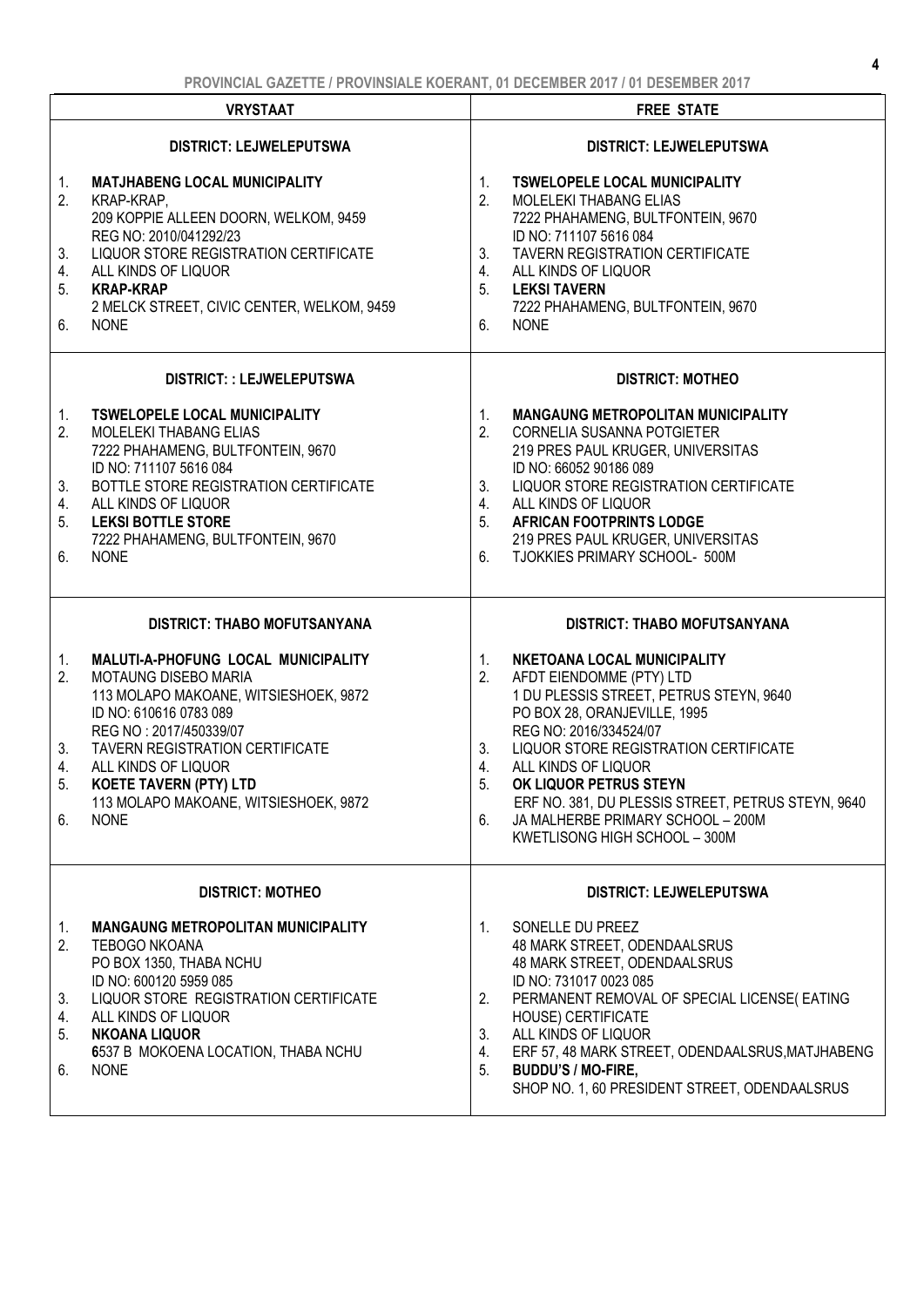| <u>FNUVINUME UAZETTE / FNUVINJIALE NUENAINT, VI DEUEINDEN ZVIT / VI DEJEINDEN ZVIT</u> |                                                                                                                                                                                                                                                                                                                                                                                                                                                                                              |                                                                                                                                                                                                                                                                                                                                                                                                         |
|----------------------------------------------------------------------------------------|----------------------------------------------------------------------------------------------------------------------------------------------------------------------------------------------------------------------------------------------------------------------------------------------------------------------------------------------------------------------------------------------------------------------------------------------------------------------------------------------|---------------------------------------------------------------------------------------------------------------------------------------------------------------------------------------------------------------------------------------------------------------------------------------------------------------------------------------------------------------------------------------------------------|
|                                                                                        | <b>VRYSTAAT</b>                                                                                                                                                                                                                                                                                                                                                                                                                                                                              | <b>FREE STATE</b>                                                                                                                                                                                                                                                                                                                                                                                       |
|                                                                                        | <b>DISTRICT: MOTHEO</b>                                                                                                                                                                                                                                                                                                                                                                                                                                                                      | <b>DISTRICT: LEJWELEPUTSWA</b>                                                                                                                                                                                                                                                                                                                                                                          |
| 1.<br>2.<br>3.<br>4.<br>5.<br>6.                                                       | <b>MANGAUNG METROPOLITAN MUNICIPALITY</b><br>TALLA DANIEL MAINE<br>18092 JOHANNES MOTLOUNG STREET, PHASE TWO<br>BLOEMFONTEIN, 9323<br>ID NO: 620420 5465 083<br>LIQUOR STORE REGISTRATION CERTIFICATE<br>ALL KINDS OF LIQUOR<br><b>MATEBU LIQUOR STORE</b><br>18092 JOHANNES MOTLOUNG STREET, PHASE TWO,<br>BLOEMFONTEIN, 9323<br><b>NONE</b>                                                                                                                                                | 1.<br><b>MATJHABENG LOCAL MUNICIPALITY</b><br>2.<br><b>FREDERIK HUMAN</b><br><b>WELKOM LADIES CLUB</b><br>1210 JAN HOFMEYOR STREET, WELKOM<br>ID NO: 690520 5019 080<br>LIQUOR REGISTRATION CERTIFICATE<br>3.<br>4.<br>ALL KINDS OF LIQUOR<br>5.<br><b>WELKOM LADIES CLUB</b><br>1210 JAN HOFMEYER STREET, WELKOM<br><b>BOWLING CLUB - (SAME BUILDING)</b><br>6.<br>SQUASH CLUB & GYM - (SAME BUILDING) |
|                                                                                        | <b>DISTRICT: FEZILE DABI</b>                                                                                                                                                                                                                                                                                                                                                                                                                                                                 | DISTRICT: LEJWELEPUTSWA                                                                                                                                                                                                                                                                                                                                                                                 |
| 1.<br>2.<br>3.<br>4.<br>5.<br>6.                                                       | <b>METSIMAHOLO LOCAL MUNICIPALITY</b><br>NICO VAN DER WESTHUIZEN NOLTE<br>47 JOHNSON AVENUE, DENEYSVILLE, 1931<br>ID NO: 521116 5028 083<br>RESTAURANT REGISTRATION CERTIFICATE<br>ALL KINDS OF LIQUOR<br><b>TRATTORIA</b><br>43 HENLEY STREET, DENEYSVILLE<br>NEDERDUITSE GEREFORMEERDEDE KERK<br>DENEYSVILLE - 550M<br>DENEYSVILLE LAERSKOOL - 550 M<br>LAKE AVENUE AND HISTORIC MUSEUM - 500M                                                                                             | <b>TSWELOPELE LOCAL MUNICIPALITY</b><br>1.<br>2.<br>PETRUS JOHANNES JACOB DU PLESSIS<br>21 THEUNISSEN STREET, PO BOX 467, BULTFONTEIN,<br>9670<br>ID NO: 530924 5126 081<br>TRANSFER OF ADDRESS<br>3.<br>4.<br>ALL KINDS OF LIQUOR<br><b>DIE VILLA GASTE HUIS</b><br>5.<br>21 THEUNISSEN STREET, PO BOX 467, BULTFONTEIN,<br>9670<br>RADIUS-1KM<br>6.                                                   |
|                                                                                        | <b>DISTRICT: MOTHEO</b>                                                                                                                                                                                                                                                                                                                                                                                                                                                                      | <b>DISTRICT: FEZILE DABI</b>                                                                                                                                                                                                                                                                                                                                                                            |
| 1.<br>2.<br>3.<br>4.<br>5.<br>6.                                                       | <b>MANGAUNG METROPOLITAN MUNICIPALITY</b><br>BELINDA CHARMAINE NEVELING<br>PART 1, FARM JOUBERT 442, SEKRETARISPAN AVENUE<br>NO. 1, BLOEMDAL EAST, BLOEMFONTEIN<br>PART 1, FARM JOUBERT 442, SEKRETARISPAN AVENUE<br>NO.1, BLOEMDAL EAST, BLOEMFONTEIN,9300<br>ID NO: 810302 0194 084<br><b>TAVERN REGISTRATION CERTIFICATE</b><br>ALL KINDS OF LIQUOR<br><b>DIE BUITEPLAAS</b><br>PART 1, FARM JOUBERT 442, SEKRETARISPAN AVENUE<br>NO. 1, BLOEMDAL EAST, BLOEMFONTEIN, 9300<br><b>NONE</b> | <b>METSIMAHOLO LOCAL MUNICIPALITY</b><br>1.<br>2.<br><b>NIKOLAAS FATLES</b><br>33 OERDER STREET, SASOLBURG, 1947<br>33 OERDER STREET, SASOLBURG, 1947<br>ID NO:400503 5102 081<br>TAVERN REGISTRATION CERTIFICATE<br>3.<br>ALL KINDS OF LIQUOR<br>4.<br>5.<br><b>CLUB COSMOS NO. 2</b><br>AKKER BUILDING SHOP NO.11<br>FICHARDT STREET, SASOLBURG, ERF 45/1, SASOLBURG<br><b>NONE</b><br>6.             |
|                                                                                        | <b>DISTRICT: MOTHEO</b>                                                                                                                                                                                                                                                                                                                                                                                                                                                                      | <b>DISTRICT: MOTHEO</b>                                                                                                                                                                                                                                                                                                                                                                                 |
| 1.<br>2.<br>3.<br>4.<br>5.<br>6.                                                       | <b>MANGAUNG METROPOLITAN MUNICIPALITY</b><br>MAMONTSHO EMILY SAOLI<br>2453 RATLOU LOCATION, THABA NCHU, 9780<br>ID NO: 790416 0379 083<br>LIQUOR STORE REGISTRATION CERTIFICATE<br>ALL KINDS OF LIQUOR<br><b>QALABOCHA</b><br>2453 RATLOU LOCATION, THABA NCHU, 9780<br>MOCHISONG TAVERN - 500M                                                                                                                                                                                              | <b>MANGAUNG METROPOLITAN MUNICIPALITY</b><br>1.<br>2.<br>MAHLOMOLA ABRAHAM DIKHOELE<br>13901 ZONE 1, THABA NCHU<br>ID NO: 420602 5525 089<br>RELOCATION OF RESTAURANT REGISTRATION<br>3.<br><b>CERTIFICATE</b><br>ALL KINDS OF LIQUOR<br>4.<br><b>TLONG DIJONG</b><br>5.<br>6 JOSEPH STREET, THABA NCHU<br>ELVIS AND SONS LIQUOR AND RESTAURANT-100M<br>6.                                              |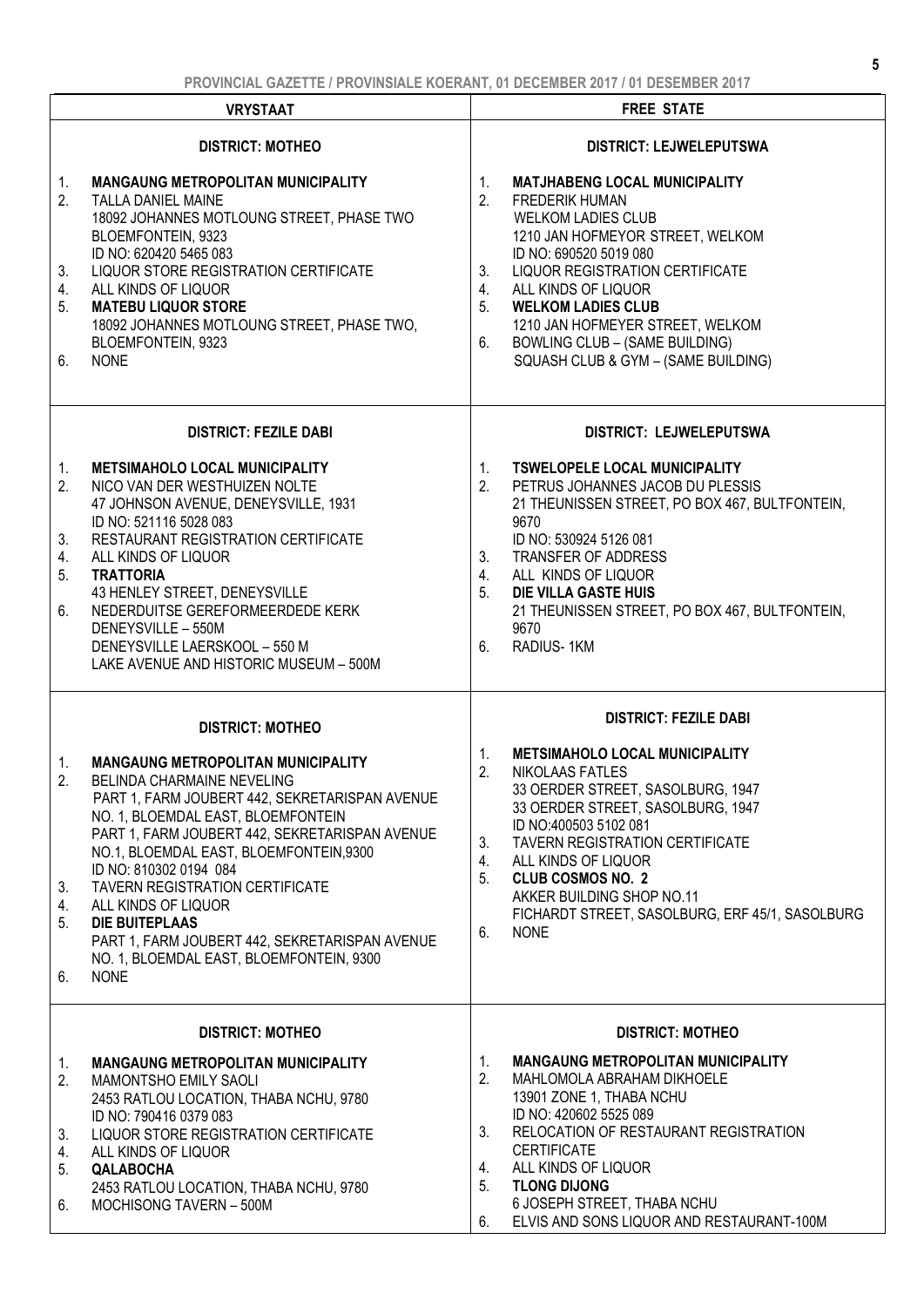|                                  | . NY MARIASARA LA LE LE LA NY MARIASA NY SIATRA LA LA SEVEMBENZA ILI LA LUSSIMBENZA ILI                                                                                                                                                                                                                                                                                                                                                            |                                                                                                                                                                                                                                                                                                                                                                                                                                                                                       |
|----------------------------------|----------------------------------------------------------------------------------------------------------------------------------------------------------------------------------------------------------------------------------------------------------------------------------------------------------------------------------------------------------------------------------------------------------------------------------------------------|---------------------------------------------------------------------------------------------------------------------------------------------------------------------------------------------------------------------------------------------------------------------------------------------------------------------------------------------------------------------------------------------------------------------------------------------------------------------------------------|
|                                  | <b>VRYSTAAT</b>                                                                                                                                                                                                                                                                                                                                                                                                                                    | <b>FREE STATE</b>                                                                                                                                                                                                                                                                                                                                                                                                                                                                     |
|                                  | <b>DISTRICT: THABO MOFUTSANYANA</b>                                                                                                                                                                                                                                                                                                                                                                                                                | <b>DISTRICT: FEZILE DABI</b>                                                                                                                                                                                                                                                                                                                                                                                                                                                          |
| 1.<br>2.<br>3.<br>4.<br>5.<br>6. | PHUMELELA LOCAL MUNICIPALITY<br><b>GAMECAPCOR CC</b><br>FARM ELJOENAI, NO. 67, MEMEL, 2970<br>PO BOX 151, MEMEL, 2970<br>REG NO. 1995/043282/23<br>RESTAURANT LIQUOR REGISTRATION CERTIFICATE<br>ALL KINDS OF LIQUOR<br><b>MBUMANZI</b><br>FARM ELJOENAI, NO. 67, MEMEL, 2970<br><b>NONE</b>                                                                                                                                                       | 1.<br><b>NGWATHE LOCAL MUNICIPALITY</b><br>2.<br>LENTIKILE DANIEL MABALE<br>3808 PHIRITONA, HEILBRON, 9650<br>ID NO: 571210 5818 087<br><b>TAVERN REGISTRATION CERTIFICATE</b><br>3.<br>4.<br>ALL KINDS OF LIQUOR<br>5.<br><b>TRAFALGAR SQUARE TAVERN</b><br>ERF NUMBER 3808, PHIRITONA, HEILBRON, 9650<br>PHUTSWA'S STEEN TAVERN-300M<br>6.                                                                                                                                          |
|                                  | <b>DISTRICT: FEZILE DABI</b>                                                                                                                                                                                                                                                                                                                                                                                                                       | <b>DISTRICT: FEZILE DABI</b>                                                                                                                                                                                                                                                                                                                                                                                                                                                          |
| 1.<br>2.<br>3.<br>4.<br>5.<br>6. | <b>NGWATHE LOCAL MUNICIPALITY</b><br>HEILBRON SPUR (PTY) LTD<br>C/O WENTWORTH STREET AND LANG MARK STREET,<br><b>HEILBRON</b><br>C/O WENTWORTH STREET AND LANG MARK STREET,<br>HEILBRON, 9650<br>REG NO: 2017/508035/07<br>RESTAURANT REGISTRATION CERTIFICATE<br>ALL KINDS OF LIQUOR<br><b>HEILBRON SPUR</b><br>ERF NO. 216, 217 AND 1385, SHOP NO.1, WENTWORTH<br>SQUARE, 57 WENTWORTH STREET, HEILBRON<br>OJ RESTAURANT-200M                    | 1.<br><b>MOQHAKA LOCAL MUNICIPALITY</b><br>SMITH, MARIA ELIZABETH<br>2.<br>26 KING EDWARD STREET, STEYNSRUS<br>24 KING EDWARD STREET, STEYNSRUS<br>24 KING EDWARD STREET, STEYNSRUS, 9515<br>ID NO:590718 0157 084<br>LIQUOR STORE REGISTRATION CERTIFICATE<br>3.<br>4.<br>ALL KINDS OF LIQUOR<br><b>NO. 1 BOTTLE STORE</b><br>5.<br>ERF 24, 24 KING EDWARD STREET, STEYNSRUS<br>6.<br>NG CHURCH-425 M<br>OASIS BOTTLE STORE-440M                                                     |
|                                  | <b>DISTRICT: MOTHEO</b>                                                                                                                                                                                                                                                                                                                                                                                                                            | <b>DISTRICT: LEJWELEPUTSWA</b>                                                                                                                                                                                                                                                                                                                                                                                                                                                        |
| 1.<br>2.<br>3.<br>4.<br>5.<br>6. | <b>MANGAUNG METROPOLITAN MUNICIPALITY</b><br>PLAATJIES, VERONICA<br>6 DAISY STREET, HEIDEDAL, BLOEMFONTEIN<br>69 GENERAL BRAND DRIVE, UITSIG, BLOEMFONTEIN<br>6 DAISY STREET, HEIDEDAL, BLOEMFONTEIN, 9323<br>ID NO: 870314 0237 083<br><b>TAVERN REGISTRATION CERTIFICATE</b><br>ALL KINDS OF LIQUOR<br><b>VICTORY INN</b><br>ERF 22030, UNIT 2, UITSIG SHOPPING CENTRE,<br>69 GENERAL BRAND DRIVE, UITSIG, BLOEMFONTEIN<br>ONZE RUST SCHOOL-300M | 1.<br><b>NALA LOCAL MUNICIPALITY</b><br>2.<br>SIMBAKWIRA, DIKELEDI SUSTINAH<br>8889 NALEDI SECTION, KGOTSONG, BOTHAVILLE<br>8 FONTEIN STREET, BOTHAVILLE<br>8889 NALEDI SECTION, KGOTSONG, BOTHAVILLE, 9660<br>ID NO: 870302 0403 086<br>3.<br><b>TAVERN REGISTRATION CERTIFICATE</b><br>ALL KINDS OF LIQUOR<br>4.<br>5.<br><b>SAFARI GUESTHOUSE AND BAR</b><br>ERF 181, 8 FONTEIN STREET, BOTHAVILLE<br>ROSE AND ROSE INN - 200M<br>6.<br>LAS VEGAS-500M<br>ZANPAN RESTAURANT - 250M |
|                                  | <b>DISTRICT: THABO MOFUTSANYANA</b>                                                                                                                                                                                                                                                                                                                                                                                                                | <b>DISTRICT: THABO MOFUTSANYANA</b>                                                                                                                                                                                                                                                                                                                                                                                                                                                   |
| 1.<br>2.<br>3.<br>4.<br>5.<br>6. | MALUTI-A-PHOFUNG LOCAL MUNICIPALITY<br>MOKOENA, SERAME ABEL<br>608 BOIKETLO VILLAGE, WITSIESHOEK<br>608 BOIKETLO VILLAGE, WITSIESHOEK<br>PO BOX 16766, WITSIESHOEK, 9870<br>ID NO: 800303 7825 086<br>LIQUOR STORE REGISTRATION CERTIFICATE<br>ALL KINDS OF LIQUOR<br><b>KWENENG BOTTLE STORE</b><br>ERF 608, BOIKETLO VILLAGE, WITSIESHOEK<br><b>NONE</b>                                                                                         | DIHLABENG LOCAL MUNICIPALITY<br>1.<br>2.<br>YARONA GAME AND GUEST FARMS (PTY) LTD<br>PORTION 1, GROENHOEK FARM, CLARENS<br>PO BOX 178, CLARENS, 9707<br>REG NO: 2008/001887/07<br><b>TAVERN REGISTRATION CERTIFICATE</b><br>3.<br>4.<br>ALL KINDS OF LIQUOR<br><b>DILOMONG TSA PHOFO</b><br>5.<br>THE FARM GROENEPUNT NO. 654, DISTRICT BETHLEHEM<br><b>NONE</b><br>6.                                                                                                                |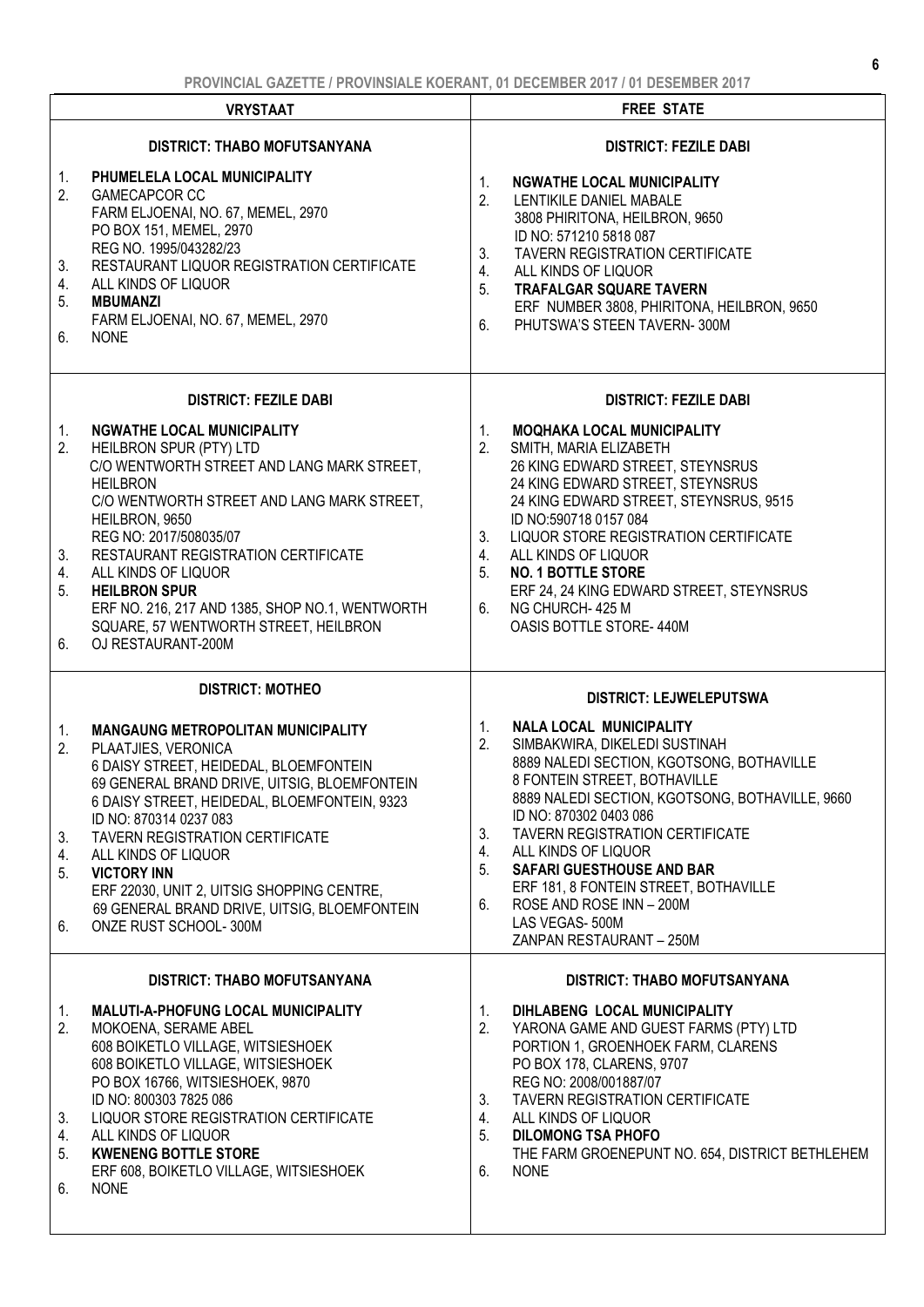|                                  | <b>VRYSTAAT</b>                                                                                                                                                                                                                                                                                                                                                                                                                                                                                                                                                                                                                             |                                  | <b>FREE STATE</b>                                                                                                                                                                                                                                                                                                                                                                                                                                                                        |
|----------------------------------|---------------------------------------------------------------------------------------------------------------------------------------------------------------------------------------------------------------------------------------------------------------------------------------------------------------------------------------------------------------------------------------------------------------------------------------------------------------------------------------------------------------------------------------------------------------------------------------------------------------------------------------------|----------------------------------|------------------------------------------------------------------------------------------------------------------------------------------------------------------------------------------------------------------------------------------------------------------------------------------------------------------------------------------------------------------------------------------------------------------------------------------------------------------------------------------|
|                                  | <b>DISTRICT: THABO MOFUTSANYANA</b>                                                                                                                                                                                                                                                                                                                                                                                                                                                                                                                                                                                                         |                                  | <b>DISTRICT: THABO MOFUTSANYANA</b>                                                                                                                                                                                                                                                                                                                                                                                                                                                      |
| 1.<br>2.<br>3.<br>4.<br>5.<br>6. | <b>MANTSOPA LOCAL MUNICIPALITY</b><br>SMONDO S VINTAGE BOUTIQUE (PTY)LTD<br>26 BOTHA STREET, LADYBRAND<br>PO BOX 1043, LADYBRAND, 9745<br>REG NO:2017/525367/07<br>TAVERN REGISTRATION CERTIFICATE<br>ALL KINDS OF LIQUOR<br><b>SMONDO S VINTAGE BOUTIQUE</b><br>PORTION 5 OF ERF 94, 26 BOTHA STREET, LADYBRAND<br><b>NONE</b>                                                                                                                                                                                                                                                                                                             | 1.<br>2.<br>3.<br>4.<br>5.<br>6. | <b>MALUTI-A-PHOFUNG LOCAL MUNICIPALITY</b><br>MOKOENA, MOKOEPA JOHN<br>291 LERIBE VILLAGE, PHUTHADITJHABA<br>4089, ENGEN MAIN ROAD, PHUTHADITJHABA<br>PO BOX 13178, WITSIESHOEK, 9870<br>ID NO. 450228 5381 084<br>LIQUOR STORE REGISTRATION CERTIFICATE<br>ALL KINDS OF LIQUOR<br>PAPA LOU BOTTLE STORE<br>ERF 4089, ENGEN MAIN ROAD, PHUTHADITJHABA<br><b>NONE</b>                                                                                                                     |
|                                  | <b>DISTRICT: MOTHEO</b>                                                                                                                                                                                                                                                                                                                                                                                                                                                                                                                                                                                                                     |                                  |                                                                                                                                                                                                                                                                                                                                                                                                                                                                                          |
| 1.<br>2.<br>3.<br>4.<br>5.<br>6. | <b>MANGAUNG METROPOLITAN MUNICIPALITY</b><br>EDEN DRANKWINKEL (PTY) LTD<br>THE FARM EDEN 1439, ROODEWAL, BLOEMFONTEIN<br>THE FARM EDEN 1439, ROODEWAL, BLOEMFONTEIN<br>PO BOX 100635, RENOSTERSPRUIT, 9364<br>REG NO: 2017/576488/07<br>LIQUOR STORE REGISTRATION CERTIFICATE<br>ALL KINDS OF LIQUOR<br><b>EDEN BOTTLE STORE</b><br>REMAINDER OF THE FARM EDEN NO. 1439, ROODEWAL,<br><b>BLOEMFONTEIN</b><br><b>NONE</b>                                                                                                                                                                                                                    | 1.<br>2.<br>3.<br>4.<br>5.<br>6. | <b>DISTRICT: THABO MOFUTSANYANA</b><br>DIHLABENG LOCAL MUNICIPALITY<br>MOFOKENG, DAVID MALEFETSANE<br>1888 MASHAENG LOCATION, FOURIESBURG<br>1830 MASHAENG LOCATION, FOURIESBURG<br>1888 MASHAENG LOCATION, FOURIESBURG, 9725<br>ID NO. 670312 5257 082<br>TAVERN REGISTRATION CERTIFICATE<br>ALL KINDS OF LIQUOR<br><b>LAKE SIDE LOUNGE</b><br>ERF 1830, MASHAENG LOCATION, FOURIESBURG<br>TSHEPANG PRIMARY SCHOOL-497M<br>WELL OF LIFE CHRISTIAN CHURCH-350M                           |
|                                  | <b>DISTRICT: FEZILE DABI</b>                                                                                                                                                                                                                                                                                                                                                                                                                                                                                                                                                                                                                |                                  | <b>DISTRICT: XHARIEP</b>                                                                                                                                                                                                                                                                                                                                                                                                                                                                 |
| 1.<br>2.<br>3.<br>4.<br>5.<br>6. | <b>MAFUBE LOCAL MUNICIPALITY</b><br>MAKWELE, NELSON SELLO<br>536 NEW LOCATION MAFAHLANENG, TWEELING<br>362 NEW LOCATION, MAFAHLANENG, TWEELING<br>PO BOX 16766, WITSIESHOEK, 9870<br>ID NO: 790725 5785 080<br><b>TAVERN REGISTRATION CERTIFICATE</b><br>ALL KINDS OF LIQUOR<br><b>LOS MY CHERRY</b><br>ERF 362, NEW LOCATION, MAFAHLANENG, TWEELING<br><b>NONE</b>                                                                                                                                                                                                                                                                         | 1.<br>2.<br>3.<br>4.<br>5.<br>6. | <b>MOHOKARE LOCAL MUNICIPALITY</b><br>DUDA, VUYISILE KRISJAN<br>869 SOMIDO PARK, MOFULA TSEPE, SMITHFIELD<br>869 SOMIDO PARK, MOFULA TSEPE, SMITHFIELD<br>869 SOMIDO PARK, MOFULA TSEPE, SMITHFIELD, 9966<br>ID NO. 760116 5479 088<br><b>TAVERN REGISTRATION CERTIFICATE</b><br>ALL KINDS OF LIQUOR<br><b>TAU TAVERN</b><br>ERF 869 SOMIDO PARK, MOFULA TSEPE, SMITHFIELD<br>RIEPOORT PRIMARY SCHOOL-250M<br>NG CHURCH-400M                                                             |
|                                  | <b>DISTRICT: THABO MOFUTSANYANA</b>                                                                                                                                                                                                                                                                                                                                                                                                                                                                                                                                                                                                         |                                  | DISTRICT: THABO MOFUTSANYANA                                                                                                                                                                                                                                                                                                                                                                                                                                                             |
| 1.<br>2.<br>3.<br>4.<br>5.<br>6. | DIHLABENG LOCAL MUNICIPALITY<br>TIME AND AGAIN (PTY) LTD<br>SHOP 2, COUNTRY HUB CENTRE, 275 MAIN STREET,<br><b>CLARENS</b><br>SHOP 2, COUNTRY HUB CENTRE, 275 MAIN STREET,<br>CLARENS, 9707<br>REG NO. 2015/382758/07<br>RESTAURANT REGISTRATION CERTIFICATE<br>ALL KINDS OF LIQUOR<br>TIME AND AGAIN BISTRO<br>ERF 274 AND 275, SHOP 2, COUNTRY HUB CENTRE, 275<br><b>MAIN STREET, CLARENS</b><br>NG CHURCH - 300M, BON APPETIT - 300M,<br>278 ON MAIN STREET-50M, THE POST HOUSE-30M,<br>DIE KOOPERASIE- 50 M, CLEMINTINE'S RESTAURANT- 300M<br>RHOTTERHAN RESTAURANT-400M, VITO'S - 350M,<br>THE COURT YARD - 300M, MOSIAC PIZZERIA-300M | 1.<br>2.<br>3.<br>4.<br>5.<br>6. | NKETOANA LOCAL MUNICIPALITY<br>KOTZE, LOUIS WILHELMUS JACOBUS<br>8 RAUTENBACH STREET, LINDLEY<br>1 PRETORIUS STREET, LINDLEY<br>1 PRETORIUS STREET, LINDLEY, 9630<br>ID NO. 650215 5003 089<br>TAVERN REGISTRATION CERTIFICATE ALTERNATIVELY<br>ACCOMMODATION ESTABLISHMENT REGISTRATION<br><b>CERTIFICATE</b><br>ALL KINDS OF LIQUOR<br><b>LINDLEY HOTEL</b><br>ERFS 6,7, 396, REMAINDER OF ERF 8, SUBDIVISION 1 AND<br>2 OF ERF8, 1 PRETORIUS STREET, LINDLEY<br>NG CHURCH LINDLEY-70M |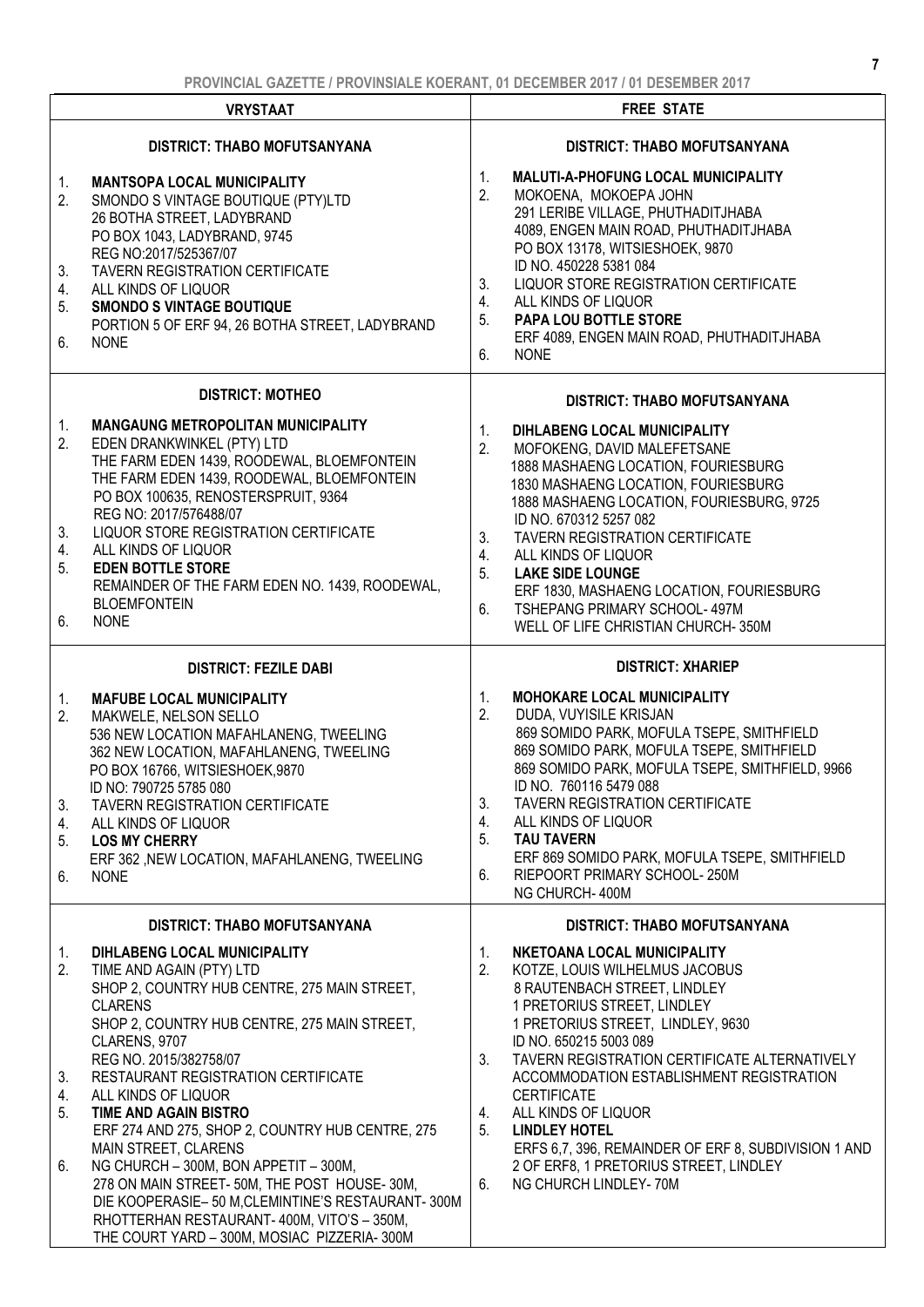| <b>VRYSTAAT</b>                                                                                                                                                                                                                                                                                                                                                                               |                                               | <b>FREE STATE</b>                                                                                                                                                                                                                                                                                                                                                                                                                                                                                                              |  |
|-----------------------------------------------------------------------------------------------------------------------------------------------------------------------------------------------------------------------------------------------------------------------------------------------------------------------------------------------------------------------------------------------|-----------------------------------------------|--------------------------------------------------------------------------------------------------------------------------------------------------------------------------------------------------------------------------------------------------------------------------------------------------------------------------------------------------------------------------------------------------------------------------------------------------------------------------------------------------------------------------------|--|
| <b>DISTRICT: LEJWELEPUTSWA</b>                                                                                                                                                                                                                                                                                                                                                                |                                               | <b>DISTRICT: FEZILE DABI</b>                                                                                                                                                                                                                                                                                                                                                                                                                                                                                                   |  |
| <b>TOKOLOGO LOCAL MUNICIPALITY</b><br>HERTZOGVILLE LIQUOR STORE CC<br>36 KELLNER STREET, WESTDENE, BLOEMFONTEIN<br>14 HOOF STREET, HERTZOGVILLE, 9482<br>REG NO: 2004/116525/23<br><b>TAVERN REGISTRATION CERTIFICATE</b>                                                                                                                                                                     | 1.<br>2.                                      | <b>MOQHAKA LOCAL MUNICIPALITY</b><br>NAUDE, MIRRIAM CONSTANCE<br>12052 RELEBOHILE, MAOKENG, KROONSTAD<br>12052 RELEBOHILE, MAOKENG, KROONSTAD<br>12052 RELEBOHILE, MAOKENG, KROONSTAD, 9499<br>ID NO: 701030 0563 089                                                                                                                                                                                                                                                                                                          |  |
| <b>HERTZOGVILLE LOUNGE</b><br>ERF 350, C/O HOOF AND VAN NIEKERK STREETS,<br><b>HERTZOGVILLE</b><br>NG CHURCH - 50M<br>SENZILE COMBINED SCHOOL - 300M                                                                                                                                                                                                                                          | 4.<br>5.<br>6.                                | <b>TAVERN REGISTRATION CERTIFICATE</b><br>ALL KINDS OF LIQUOR<br><b>MONACO CUISINE</b><br>ERF 12052, RELEBOHILE, MAOKENG, KROONSTAD<br><b>NONE</b>                                                                                                                                                                                                                                                                                                                                                                             |  |
| <b>DISTRICT: XHARIEP</b>                                                                                                                                                                                                                                                                                                                                                                      |                                               | <b>DISTRICT: MOTHEO</b>                                                                                                                                                                                                                                                                                                                                                                                                                                                                                                        |  |
| <b>MOHOKARE LOCAL MUNICIPALITY</b><br>MAJENGE, FIKILE PETROS<br>354 DAKA STREET, ROLELEATHUNYA, ROUXVILLE<br>2349 DAKA STREET, ROLELEATHUNYA, ROUXVILLE<br>354 DAKA STREET, ROLELEATHUNYA, ROUXVILLE, 9958<br>ID NO: 760604 5293 088<br><b>TAVERN REGISTRATION CERTIFICATE</b><br>ALL KINDS OF LIQUOR<br><b>GEBA'S PLACE</b><br>ERF2349, DAKA STREET, ROLELEATHUNYA, ROUXVILLE<br><b>NONE</b> | $1_{\cdot}$<br>2.<br>3.                       | <b>MANGAUNG METROPOLITAN MUNICIPALITY</b><br>JOAO DE JESUS<br>6 CUSSONA AVENUE, KIEPERSOL PARK,<br>BLOEMFONTEIN, 9301<br>6 CUSSONA AVENUE, KIEPERSOL PARK,<br>BLOEMFONTEIN, 9301<br>ID NO: 570314 5052 084<br>RESTAURANT REGISTRATION CERTIFICATE<br>(PERMANENT REMOVAL FSP/024328)<br>ALL KINDS OF LIQUOR<br><b>MILWAUKEE SPUR</b><br>SITUATED ERF NO. 6721, PRELLER PLEIN SHOPPING<br>CENTRE, DAN PIENAAR, BLOEMFONTEIN, PERMANENT<br>REMOVAL TO: SHOP 5, 32 PRESIDENT STEYN STREET<br>MEDENE CENTRE, WESTDENE, BLOEMFONTEIN |  |
| <b>DISTRICT: XHARIEP</b>                                                                                                                                                                                                                                                                                                                                                                      |                                               | <b>DISTRICT: MOTHEO</b>                                                                                                                                                                                                                                                                                                                                                                                                                                                                                                        |  |
| MOHOKARE LOCAL MUNICIPALITY<br>MR. CHEN ZHANGBIAO<br>SHOP NO. 2, 17 DE BEER STREET, PO. BOX 216<br>WEPENER, 9944                                                                                                                                                                                                                                                                              | 2.<br>3.                                      | <b>MANGAUNG METROPOLITAN MUNICIPALITY</b><br>MR. MOQEBELO MOSES BOLEME<br>1223 DAVID MONTEOLI STREET, PHASE 2, BLOEMANDA<br>216, BLOEMFONTEIN, 9323                                                                                                                                                                                                                                                                                                                                                                            |  |
| BOTTLE STORE LICENSE REGISTRATION CERTIFICATE<br>ALL KINDS OF LIQUOR<br><b>KK BOTTLE STORE</b><br>SHOP NO. 2, 17 DE BEER STREET, PO. BOX 216<br>WEPENER, 9944<br><b>NONE</b>                                                                                                                                                                                                                  | 4.<br>5.<br>6.                                | ID NO: 690530 5564 084<br><b>TAVERN REGISTRATION CERTIFICATE</b><br>ALL KINDS OF LIQUOR<br><b>KVT PARADISE LOUNGE</b><br>1223 DAVID MONTEOLI STREET, PHASE 2, BLOEMANDA<br>216, BLOEMFONTEIN, 9323<br><b>NONE</b>                                                                                                                                                                                                                                                                                                              |  |
|                                                                                                                                                                                                                                                                                                                                                                                               | ALL KINDS OF LIQUOR<br>ID NO: 650315 6499 185 | 3.                                                                                                                                                                                                                                                                                                                                                                                                                                                                                                                             |  |